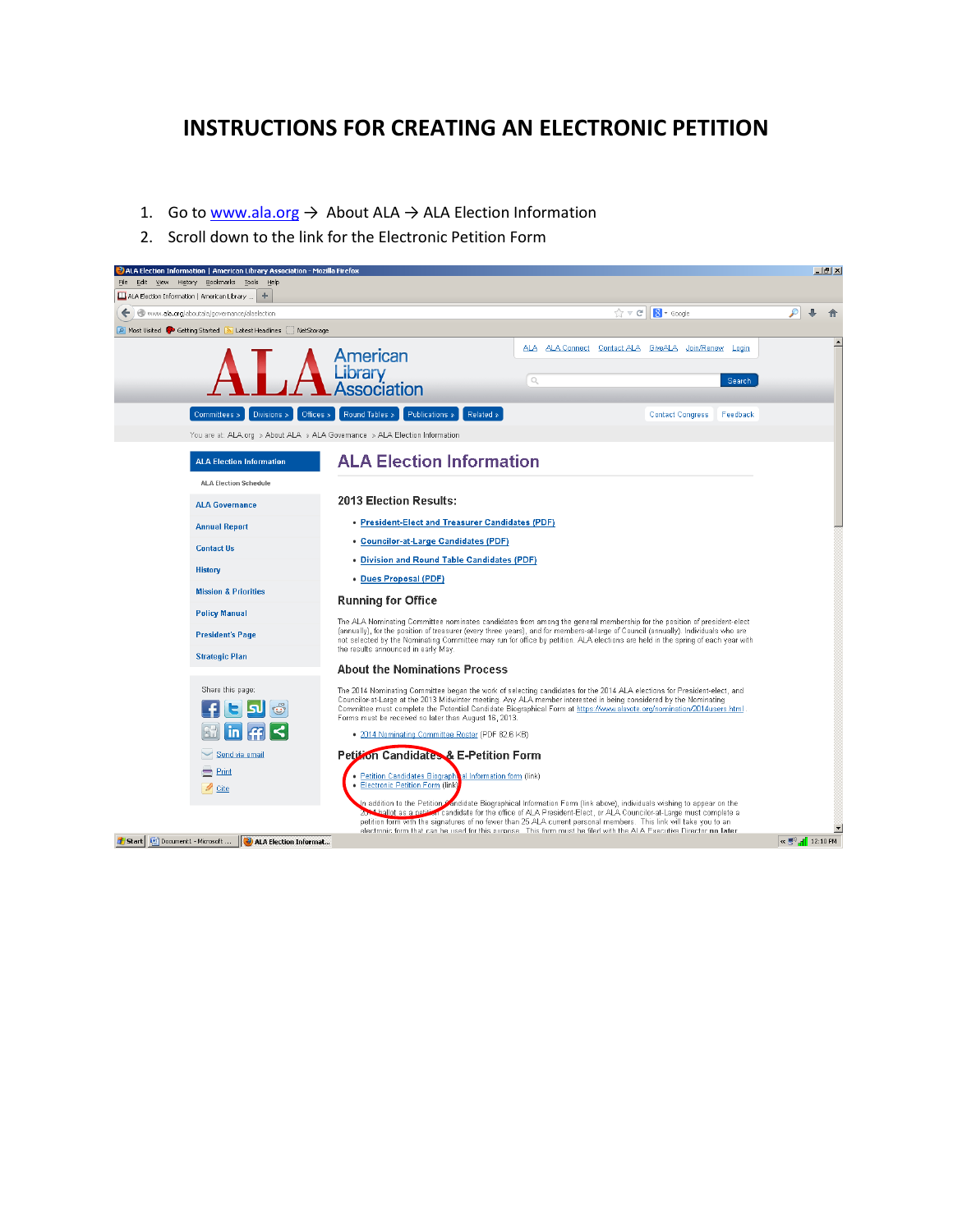|      | 123Together.com Exchange Hosting - Windows Internet Explorer                                                                                                                            |                                                                                                                                                                                                                                                                                         |                                                                                                                 |                                    |                                              | $-1$ $\sigma$ $\vert$ $\times$                                                                                                                                                                                            |
|------|-----------------------------------------------------------------------------------------------------------------------------------------------------------------------------------------|-----------------------------------------------------------------------------------------------------------------------------------------------------------------------------------------------------------------------------------------------------------------------------------------|-----------------------------------------------------------------------------------------------------------------|------------------------------------|----------------------------------------------|---------------------------------------------------------------------------------------------------------------------------------------------------------------------------------------------------------------------------|
|      | e-Petion Home - Windows Internet Explorer                                                                                                                                               |                                                                                                                                                                                                                                                                                         |                                                                                                                 | $ Z =  Z $                         | <b>A</b> $\sqrt{4}$ X $\sqrt{2}$ Live Search | $\rho$ .                                                                                                                                                                                                                  |
|      | Time http://www.ala.org/CFApps/epetition/index.cfm                                                                                                                                      |                                                                                                                                                                                                                                                                                         | $\boxed{\blacksquare}$ $\boxed{\blacksquare}$ $\boxed{\blacklozenge}$ $\boxed{\blacktriangleright}$ Live Search | $\rho$ .                           |                                              |                                                                                                                                                                                                                           |
|      | File<br>View Favorites Tools Help<br>Edit                                                                                                                                               |                                                                                                                                                                                                                                                                                         |                                                                                                                 |                                    |                                              | $\overline{\mathbb{C}}$ $\cdot$ $\overline{\mathbb{N}}$ $\cdot$ $\overline{\mathbb{C}}$ $\overline{\mathbb{C}}$ $\cdot$ Page $\cdot$ Safety $\cdot$ Tools $\cdot$ $\overline{\mathbb{Q}}$ $\cdot$ $\overline{\mathbb{R}}$ |
|      | Favorites<br><b>ED</b> e-Petion Home                                                                                                                                                    |                                                                                                                                                                                                                                                                                         | A → 同 → 曰 — → Page → Safety → Tools → 2 →                                                                       |                                    |                                              |                                                                                                                                                                                                                           |
| М    |                                                                                                                                                                                         | <b>ASL ACRI</b> SAICTS <b>ALER TO ASCLA CONTINE</b><br>Give ala lite <b>© LLAMA PLA</b> RUSA United Structures <b>yalsa</b>                                                                                                                                                             |                                                                                                                 |                                    |                                              |                                                                                                                                                                                                                           |
|      | e-Petitions home                                                                                                                                                                        |                                                                                                                                                                                                                                                                                         |                                                                                                                 |                                    |                                              |                                                                                                                                                                                                                           |
|      | to other choices in subsequent pages.<br>Select ALA or a division:<br>Return to Petition Home   Return to ALA Home<br>If you have any questions about these pages, contact ALA IT Staff | Determined via your login information, the dropdown menu will list the available units of ALA to which you have access for<br>signing or creating e-petitions. Use the menu to choose ALA or a division with which to begin. You will be able to switch<br>Select ALA or division below | Choose                                                                                                          |                                    |                                              |                                                                                                                                                                                                                           |
|      |                                                                                                                                                                                         |                                                                                                                                                                                                                                                                                         |                                                                                                                 |                                    |                                              |                                                                                                                                                                                                                           |
|      | Copyright Statement   Privacy Policy   Site Help   Site Index<br>C 1997-2012 American Library Association                                                                               |                                                                                                                                                                                                                                                                                         |                                                                                                                 | 50 E Huron St., Chicago            |                                              |                                                                                                                                                                                                                           |
|      |                                                                                                                                                                                         |                                                                                                                                                                                                                                                                                         |                                                                                                                 |                                    |                                              |                                                                                                                                                                                                                           |
|      | $\vert \cdot \vert$<br>Done, but with errors on page.                                                                                                                                   |                                                                                                                                                                                                                                                                                         | nternet                                                                                                         | $\frac{1}{4}$ - $\frac{1}{4}$ 100% |                                              |                                                                                                                                                                                                                           |
|      |                                                                                                                                                                                         |                                                                                                                                                                                                                                                                                         |                                                                                                                 |                                    |                                              |                                                                                                                                                                                                                           |
| Done |                                                                                                                                                                                         |                                                                                                                                                                                                                                                                                         |                                                                                                                 |                                    | $\bigodot$ Internet                          | $\frac{1}{4}$ - $\frac{1}{4}$ 100%                                                                                                                                                                                        |
|      | <b>d'Istart</b>                                                                                                                                                                         | 4 123Together.com Excha   4 e-Petion Home - Wind (2) Microsoft Outlook Web A                                                                                                                                                                                                            |                                                                                                                 |                                    |                                              | $\alpha$ $\mathbb{R}^{(i)}$<br>11:48 AM                                                                                                                                                                                   |

3. Login using your ALA member ID and password. It will bring you to the e-peitions home page: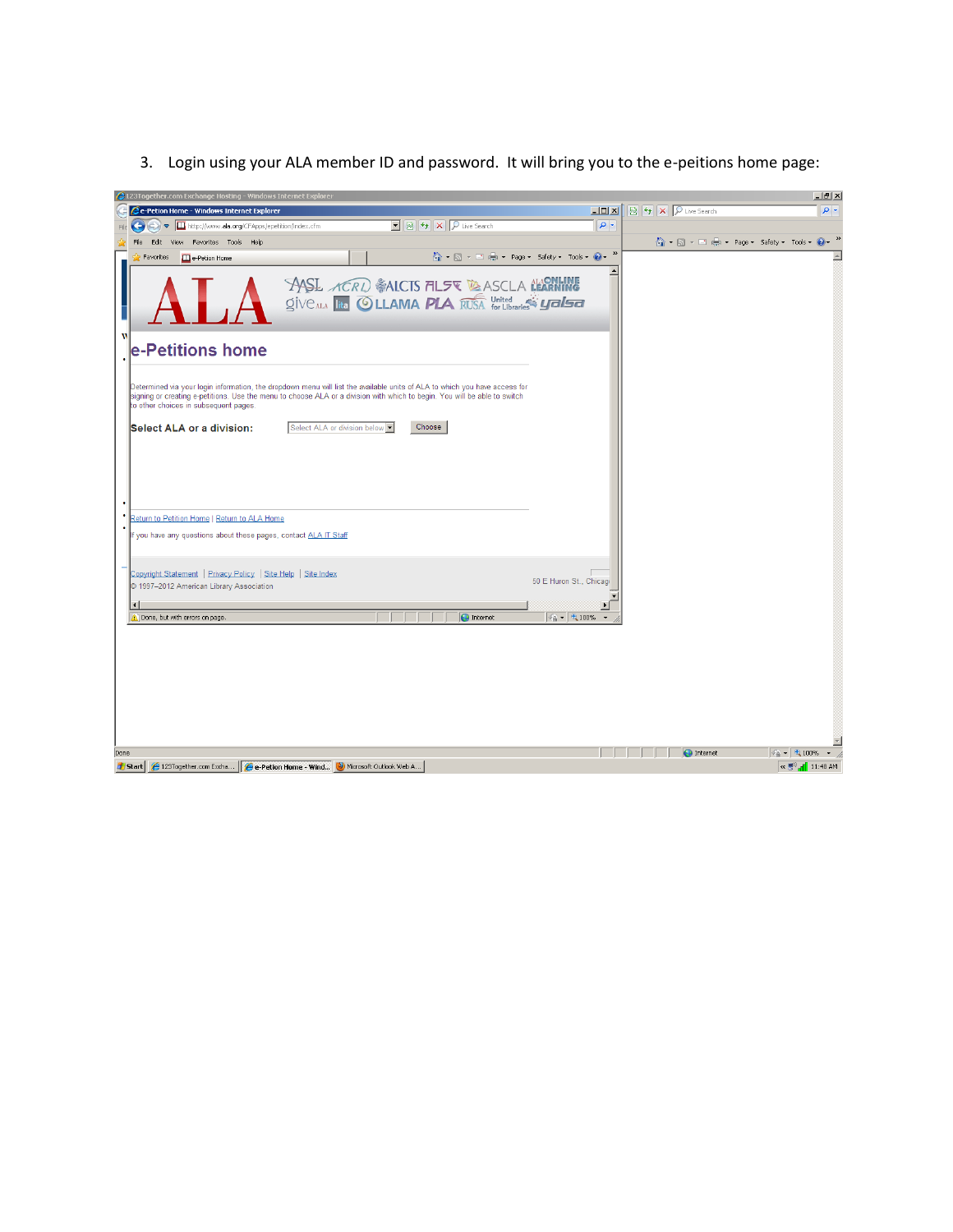4. Select "ALA"  $\rightarrow$  Create new e-petition

| $\left(\begin{array}{c} \mathbf{G} \end{array}\right)$ $\left[\begin{array}{c} \mathbf{H} & \mathbf{0} \end{array}\right]$ = |                                                                       |                                    | Document1 - Microsoft Word                                                                                      |                                           |                                  |       |                                           |                                     | $\pi$ x        |
|------------------------------------------------------------------------------------------------------------------------------|-----------------------------------------------------------------------|------------------------------------|-----------------------------------------------------------------------------------------------------------------|-------------------------------------------|----------------------------------|-------|-------------------------------------------|-------------------------------------|----------------|
| e-Petion Home - Windows Internet Explorer                                                                                    |                                                                       |                                    | $\boxed{\blacksquare}$ $\boxed{\blacksquare}$ $\boxed{\blacklozenge}$ $\boxed{\blacktriangleright}$ Live Search |                                           | $\Box$<br>$\overline{\alpha}$    |       |                                           |                                     | $\circledcirc$ |
| File<br>Edit<br>View                                                                                                         | http://www.ala.org/CFApps/epetition/index.cfm<br>Favorites Tools Help |                                    |                                                                                                                 |                                           | bCc                              |       | AaB AaBbCc.                               | <sup>2</sup> h Find *<br>ab Replace |                |
| Favorites<br><b>ED</b> e-Petion Home                                                                                         |                                                                       |                                    |                                                                                                                 | A → 同 → 国 — → Page → Safety → Tools → 2 → | ing <sub>2</sub><br>$_{\rm \nu}$ | Title | Change<br>Subtitle<br>Styles <sup>*</sup> | & Select *                          |                |
|                                                                                                                              | American<br>Library<br>Association                                    |                                    |                                                                                                                 | ALA Contact ALA                           | $\n  Giv\n$                      |       | $\overline{\mathrm{N}}_2$                 | Editing                             | rist.          |
|                                                                                                                              | Committees Divisions Offices Publications Related Round Tables        |                                    |                                                                                                                 |                                           | 1212                             |       |                                           |                                     |                |
|                                                                                                                              | le-Petitions home - ALA                                               |                                    |                                                                                                                 |                                           |                                  |       |                                           |                                     |                |
| Sign and/or create e-Petitions for:                                                                                          | <b>ALA</b>                                                            |                                    | Change                                                                                                          |                                           |                                  |       |                                           |                                     |                |
| Create a new e-petition for ALA                                                                                              | New e-petition                                                        |                                    |                                                                                                                 |                                           |                                  |       |                                           |                                     |                |
|                                                                                                                              | e-Petitions for your signature, based on your membership data         |                                    |                                                                                                                 |                                           |                                  |       |                                           |                                     |                |
| <b>Petition type</b>                                                                                                         | <b>Petition for</b>                                                   | Number Number<br>received required | <b>Deadline</b>                                                                                                 |                                           |                                  |       |                                           |                                     |                |
| Councilor-at-Large                                                                                                           | Tina S. Chan                                                          | 34                                 | 01/31/2014<br>25                                                                                                | Sign petition                             |                                  |       |                                           |                                     |                |
| Councilor-at-Large                                                                                                           | John C. DeSantis                                                      | 41                                 | 01/31/2014<br>25                                                                                                | Sign petition                             |                                  |       |                                           |                                     |                |
| Councilor-at-Large                                                                                                           | Mr. Dennis J. LeLoup                                                  | 6                                  | 01/31/2014<br>25                                                                                                | Sign petition                             |                                  |       |                                           |                                     |                |
| $\left  \cdot \right $                                                                                                       |                                                                       |                                    |                                                                                                                 |                                           |                                  |       |                                           |                                     |                |
| <b>A</b> Done                                                                                                                |                                                                       |                                    | nternet                                                                                                         | $\frac{1}{2}$ - $\frac{1}{2}$ 100%        |                                  |       |                                           |                                     |                |
|                                                                                                                              |                                                                       |                                    |                                                                                                                 |                                           |                                  |       |                                           |                                     |                |
|                                                                                                                              |                                                                       |                                    |                                                                                                                 |                                           |                                  |       |                                           |                                     |                |
|                                                                                                                              |                                                                       |                                    |                                                                                                                 |                                           |                                  |       |                                           |                                     |                |
|                                                                                                                              |                                                                       |                                    |                                                                                                                 |                                           |                                  |       |                                           |                                     |                |
|                                                                                                                              |                                                                       |                                    |                                                                                                                 |                                           |                                  |       |                                           |                                     |                |
|                                                                                                                              |                                                                       |                                    |                                                                                                                 |                                           |                                  |       |                                           |                                     | ö              |
| Page: 1 of 1 Words: 0                                                                                                        |                                                                       |                                    |                                                                                                                 |                                           |                                  |       | 日印日日目90%日                                 | - ①                                 | $\bigcirc$     |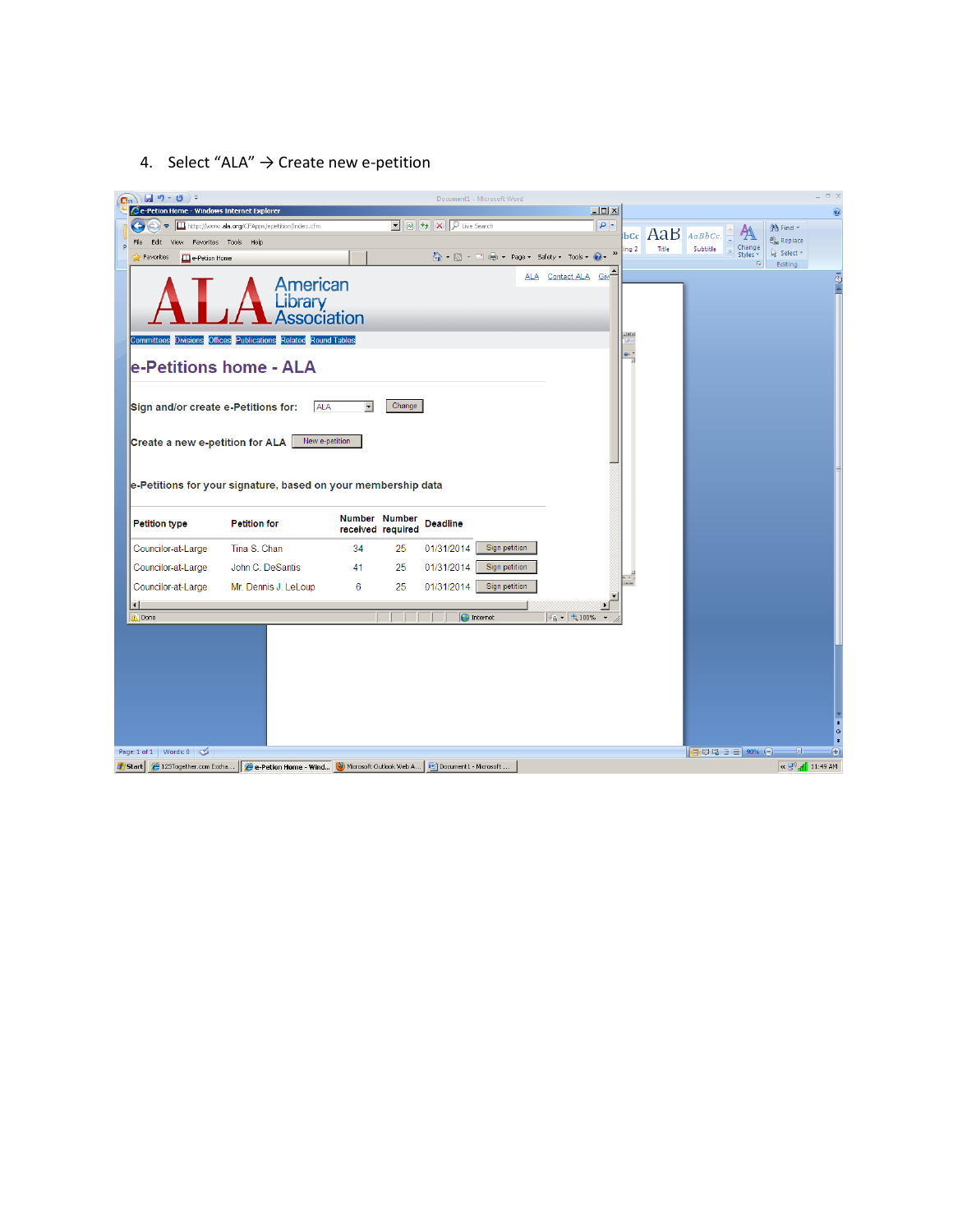5. That will bring you to a page reading "Build an e-petition for ALA – Fiscal year XXXX. Select the position for which you wish to petition.

| $\left(\begin{array}{c} \blacksquare_n \end{array}\right)$ $\left(\begin{array}{c} \blacksquare & \blacksquare & \blacksquare \end{array}\right)$ $\tau$ | Document1 - Microsoft Word                                                                                                                                |                                                             |                 |                       |                                                     | $\pi$ x    |
|----------------------------------------------------------------------------------------------------------------------------------------------------------|-----------------------------------------------------------------------------------------------------------------------------------------------------------|-------------------------------------------------------------|-----------------|-----------------------|-----------------------------------------------------|------------|
| Build an e-Petition for ALA - Fiscal Year 2013   American Library Association - Windows Internet Explorer                                                |                                                                                                                                                           | $\Box$                                                      |                 |                       |                                                     | $\bullet$  |
| http://www.ala.org/CFApps/epetition/petition_create.cfm                                                                                                  | $\boxed{\blacksquare}$ $\boxed{\blacksquare}$ $\boxed{\blacklozenge}$ $\boxed{\blacktriangleright}$ Live Search                                           | $\rho$ .                                                    | bcc AaB AaBbcc. |                       | <sup>2</sup> Find *                                 |            |
| Edit<br>View Favorites Tools Help<br>File                                                                                                                |                                                                                                                                                           |                                                             | Title<br>ing 2  | Change<br>Subtitle    | ab Replace                                          |            |
| Favorites<br>Build an e-Petition for ALA - Fiscal Year 2013   Americ                                                                                     |                                                                                                                                                           | $_{\rm \star}$<br>A → 同 → □ ■ → Page → Safety → Tools → ● → |                 | Styles *<br><b>IS</b> | Select *<br>Editing                                 |            |
| American<br>Library<br>Association                                                                                                                       |                                                                                                                                                           | ALA Contact ALA Give                                        |                 |                       |                                                     | ā          |
| Committees Divisions Offices Publications Related Round Tables                                                                                           |                                                                                                                                                           |                                                             |                 |                       |                                                     |            |
| <b>Build an e-Petition for ALA - Fiscal Year 2013</b><br>Select type of e-Petition:<br>President-Elect                                                   | Choose<br>▾▏                                                                                                                                              |                                                             |                 |                       |                                                     |            |
| Cancel                                                                                                                                                   |                                                                                                                                                           |                                                             |                 |                       |                                                     |            |
|                                                                                                                                                          |                                                                                                                                                           |                                                             |                 |                       |                                                     |            |
| Return to Petition Home   Return to ALA Home                                                                                                             |                                                                                                                                                           |                                                             |                 |                       |                                                     |            |
| If you have any questions about these pages, contact ALA IT Staff<br>$\vert \cdot \vert$                                                                 |                                                                                                                                                           |                                                             |                 |                       |                                                     |            |
| <b>A</b> Done                                                                                                                                            | nternet                                                                                                                                                   | $\frac{1}{4}$ - $\frac{1}{4}$ 100%                          |                 |                       |                                                     |            |
| inclorata area                                                                                                                                           | 01/31/2014 Sign petition<br>Tina S. Chan<br>25<br>34<br>01/31/2014 Sign pet<br>John C. DeSantis<br>Mr. Dennis J. LeLou<br>in Eicha <b>C</b> e Petion Home | 000000<br>$-5$ $\pm$ 1.00 av                                |                 |                       |                                                     |            |
| Page: 2 of 2 Words: 0 $\&$                                                                                                                               |                                                                                                                                                           |                                                             |                 | 目印电话目 90% (一)         | $\overline{\mathbb{Q}}$                             | $^{\circ}$ |
| Start   @ 123Together.com Excha     @ Build an e-Petition for   @ Microsoft Outlook Web A   @ Document1 - Microsoft                                      |                                                                                                                                                           |                                                             |                 |                       | $\propto \frac{m}{\sqrt{3}}$ $\frac{1}{2}$ 11:50 AM |            |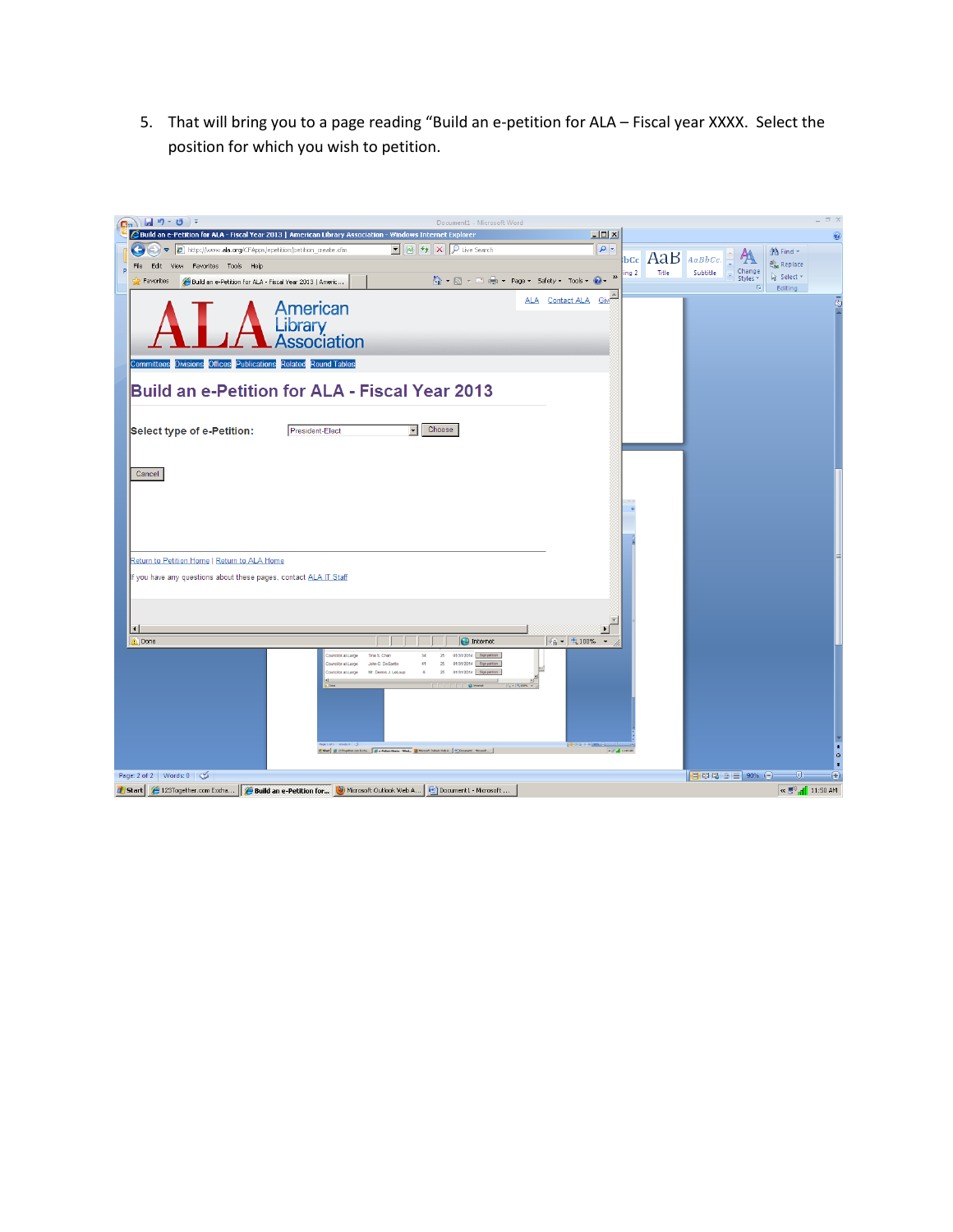6. The form will be pre-populated with your name, title, institution and address. You must enter your name as you want it to appear in the signature line of the petition. Click "Preview petition."

| $\left(\begin{array}{c} \mathbf{C}_{n} \end{array}\right)$ $\left[\begin{array}{c} \mathbf{C}_{n} \end{array}\right]$ + $\left(\begin{array}{c} \mathbf{C}_{n} \end{array}\right)$ + |                                                                                                                                                          | Document1 - Microsoft Word                                                                           |                                                                                      | $\sigma$ x                                               |
|--------------------------------------------------------------------------------------------------------------------------------------------------------------------------------------|----------------------------------------------------------------------------------------------------------------------------------------------------------|------------------------------------------------------------------------------------------------------|--------------------------------------------------------------------------------------|----------------------------------------------------------|
|                                                                                                                                                                                      | Build an e-Petition for ALA - Fiscal Year 2014   American Library Association - Windows Internet Explorer                                                |                                                                                                      | $\Box$ D $\Box$                                                                      | $\circledcirc$                                           |
| $\bigodot$ $\bigodot$ $\bigodot$                                                                                                                                                     | http://www.ala.org/CFApps/epetition/petition_create.cfm                                                                                                  | $\boxed{\cdot}$ $\boxed{\otimes}$ $\boxed{\cdot}$ $\boxed{\times}$ $\boxed{\mathcal{P}}$ Live Search | $\rho$ .                                                                             | A Find *                                                 |
| View Favorites Tools Help<br>File<br>Edit                                                                                                                                            |                                                                                                                                                          |                                                                                                      | ange                                                                                 | ab <sub>ac</sub> Replace                                 |
| Favorites                                                                                                                                                                            | Build an e-Petition for ALA - Fiscal Year 2014   Americ                                                                                                  |                                                                                                      | $\,$<br>个 同 · □ 曲 · Page · Safety · Tools · 2<br>yles +<br>$\overline{\mathrm{M}}_2$ | Select *<br>Editing                                      |
|                                                                                                                                                                                      | <b>American</b><br>Library<br>Association                                                                                                                |                                                                                                      | ALA Contact ALA GiveALA Join ALA<br>Login                                            | ā                                                        |
|                                                                                                                                                                                      | <b>Committees Divisions Offices Publications Related Round Tables</b>                                                                                    |                                                                                                      |                                                                                      |                                                          |
|                                                                                                                                                                                      | <b>Build an e-Petition for ALA - Fiscal Year 2014</b>                                                                                                    |                                                                                                      | <b>SAMPLE ONLY!</b>                                                                  |                                                          |
| <b>Name</b><br><b>Job Title</b><br>Institution                                                                                                                                       | This petition will be available to accept signatures until 01/31/2014<br>JoAnne M. Kempf<br>Dir/Office of ALA Governance<br>American Library Association |                                                                                                      |                                                                                      |                                                          |
| <b>Department</b><br><b>Address (required)</b><br><b>Address 2</b><br>City<br><b>State/Province</b>                                                                                  | 50 E Huron St<br>Chicago                                                                                                                                 |                                                                                                      |                                                                                      |                                                          |
| <b>Zip/Postal Code</b><br>Country                                                                                                                                                    | 60611-2788<br>Type your name in as you want it to appear in the signature line of the petition:                                                          |                                                                                                      |                                                                                      |                                                          |
| JoAnne Kempf<br>Preview petition                                                                                                                                                     |                                                                                                                                                          |                                                                                                      |                                                                                      |                                                          |
| Cancel<br>Error on page.                                                                                                                                                             |                                                                                                                                                          | nternet                                                                                              | $\frac{1}{2}$ + $\frac{1}{2}$ 100% +                                                 |                                                          |
| Page: 4 of 4 Words: 3                                                                                                                                                                |                                                                                                                                                          |                                                                                                      | 日印日酒目90%日                                                                            | $-\nabla$<br>$\bigoplus$                                 |
|                                                                                                                                                                                      | <b>d</b> Start (123Together.com Excha (29 Build an e-Petition for (2) Microsoft Outlook Web A (20) Document1 - Microsoft                                 |                                                                                                      |                                                                                      | $\left[\frac{1}{2}$ $\frac{1}{2}$ $\frac{1}{2}$ 11:56 AM |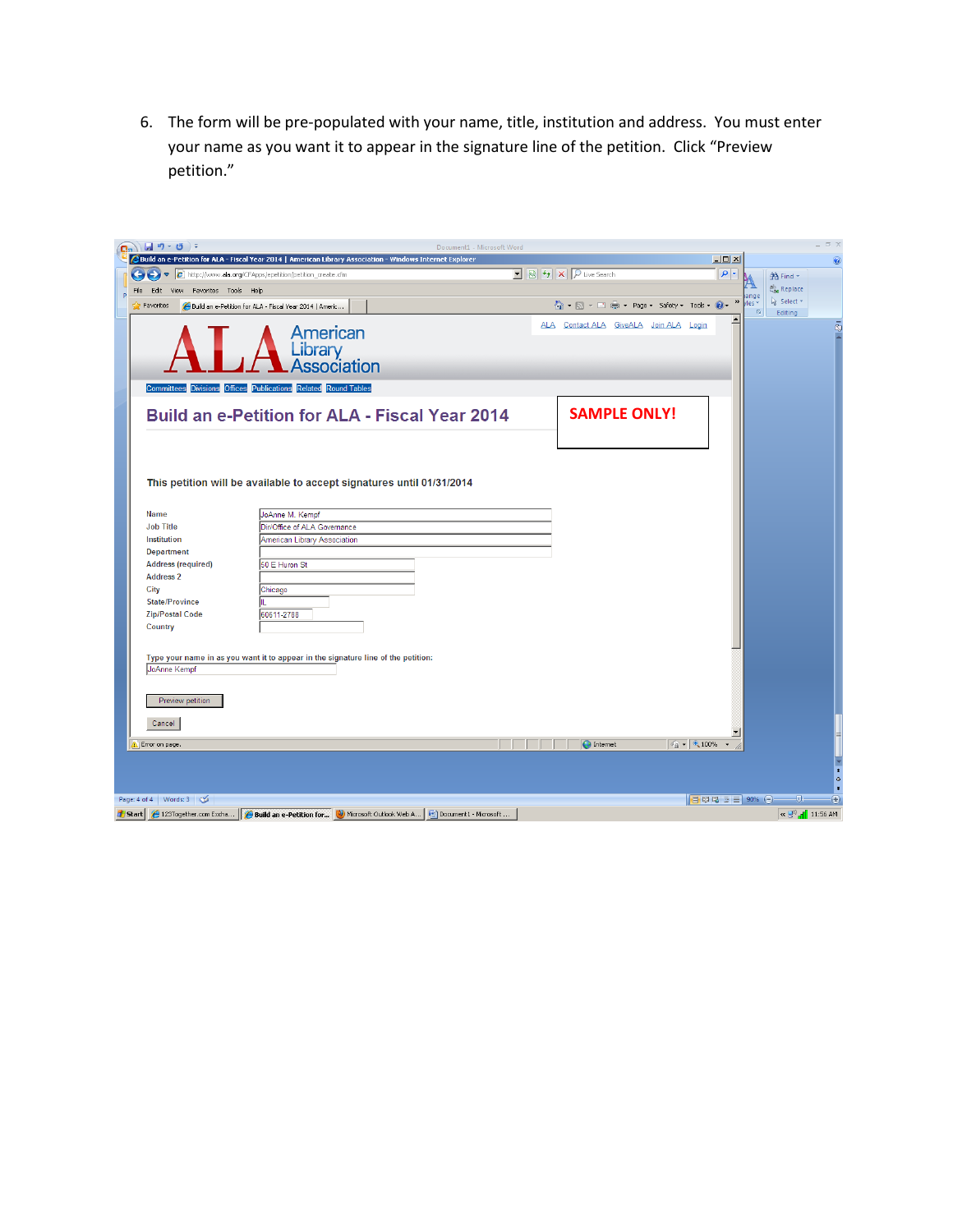7. The next screen will show you how the petition will appear to the people who want to sign it. If all appears satisfactory, click "Create e-petition."

|                     | e http://www.ala.org/CFApps/epetition/petition_create.cfm                                                                                                                                                                                                                                                                                                                                                                                                                                                                                                                                                                                                                                                   |                               | $-10$ $\times$<br>- م |
|---------------------|-------------------------------------------------------------------------------------------------------------------------------------------------------------------------------------------------------------------------------------------------------------------------------------------------------------------------------------------------------------------------------------------------------------------------------------------------------------------------------------------------------------------------------------------------------------------------------------------------------------------------------------------------------------------------------------------------------------|-------------------------------|-----------------------|
| <b>View</b><br>Fdit | Favorites Tools Help                                                                                                                                                                                                                                                                                                                                                                                                                                                                                                                                                                                                                                                                                        |                               |                       |
| Favorites           | Build an e-Petition for ALA - Fiscal Year 2014   Americ<br><b>COMMUNICATION CONCEPT CONCERNS CONTINUES</b><br><b>Nuuriu Tau</b>                                                                                                                                                                                                                                                                                                                                                                                                                                                                                                                                                                             | 个・同・□ 貞・ Page・ Safety・ Tools・ |                       |
|                     | <b>Build an e-Petition for ALA - Fiscal Year 2014</b>                                                                                                                                                                                                                                                                                                                                                                                                                                                                                                                                                                                                                                                       |                               |                       |
|                     | Below is a preview of your petition:                                                                                                                                                                                                                                                                                                                                                                                                                                                                                                                                                                                                                                                                        | <b>SAMPLE ONLY!</b>           |                       |
|                     | Election - Petition deadline is: 01/31/2014                                                                                                                                                                                                                                                                                                                                                                                                                                                                                                                                                                                                                                                                 |                               |                       |
|                     | <b>American Library Association</b>                                                                                                                                                                                                                                                                                                                                                                                                                                                                                                                                                                                                                                                                         |                               |                       |
|                     | This Petition for individuals wishing to run for the office of ALA President-elect. Tresurer, or Councilor-at-Large must contain the<br>signatures of no fewer than 25 ALA current personal members in order to be valid. In addition to the Petition, all candidates<br>must complete a Biographical Information/Statement of Professional Concerns form available at<br>http://cs.ala.org/petition/login/login.cfm. Information provided on this form will be used in compiling the ballot for the spring<br>election. Both the Petition and the Biographical Information/Statement of Professional Concerns form must be submitted NO<br>LATER THAN 9:00 a.m. Central Standard Time on January 31, 2014. |                               |                       |
|                     | We, the undersigned ALA Members PETITION to add the name of:                                                                                                                                                                                                                                                                                                                                                                                                                                                                                                                                                                                                                                                |                               |                       |
|                     | JoAnne M. Kempf<br><b>Dir/Office of ALA Governance</b><br><b>American Library Association</b><br>50 E Huron St<br>Chicago, IL 60611-2788                                                                                                                                                                                                                                                                                                                                                                                                                                                                                                                                                                    |                               |                       |
|                     | to the ALA Ballot for the position of                                                                                                                                                                                                                                                                                                                                                                                                                                                                                                                                                                                                                                                                       |                               |                       |
|                     | Councilor-at-Large                                                                                                                                                                                                                                                                                                                                                                                                                                                                                                                                                                                                                                                                                          |                               |                       |
|                     | In accordance with Bylaw Article III, consent of the proposed nominee is filed herewith by signature or letter.                                                                                                                                                                                                                                                                                                                                                                                                                                                                                                                                                                                             |                               |                       |
|                     | <b>JoAnne Kempf</b>                                                                                                                                                                                                                                                                                                                                                                                                                                                                                                                                                                                                                                                                                         |                               |                       |
|                     | Signature                                                                                                                                                                                                                                                                                                                                                                                                                                                                                                                                                                                                                                                                                                   |                               |                       |
|                     | The Text above is the preview of what your e-petition will look like.                                                                                                                                                                                                                                                                                                                                                                                                                                                                                                                                                                                                                                       |                               |                       |
|                     | To submit your petition click the 'Create e-Petition' button.<br>To make changes, use the 'Go Back' button below.                                                                                                                                                                                                                                                                                                                                                                                                                                                                                                                                                                                           |                               |                       |
|                     | Create e-petition                                                                                                                                                                                                                                                                                                                                                                                                                                                                                                                                                                                                                                                                                           |                               |                       |